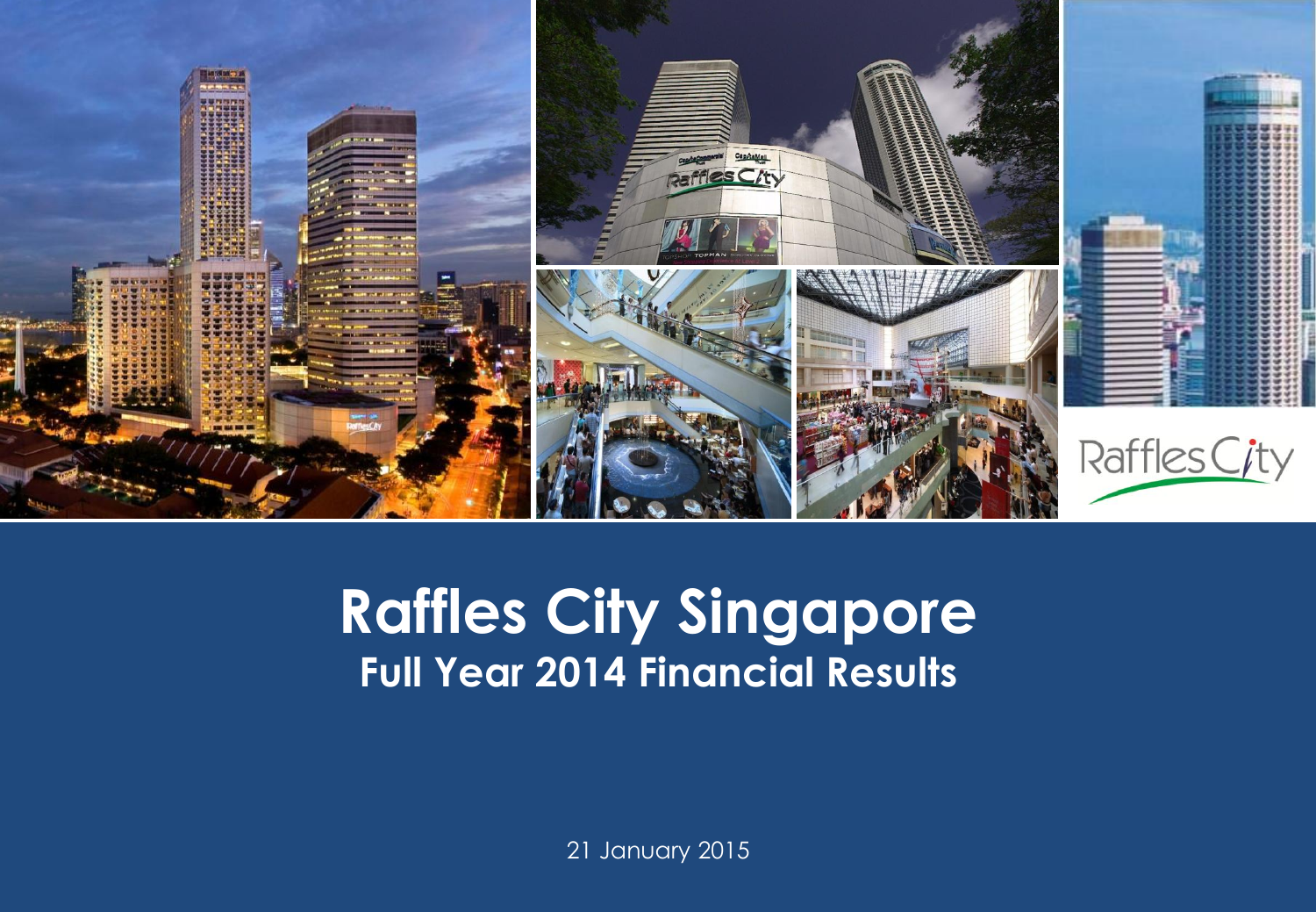#### **Important Notice**

**Raffles City Singapore is jointly owned by CapitaCommercial Trust (CCT) and CapitaMall Trust (CMT) through RCS Trust, and jointly managed by CapitaCommercial Trust Management Limited (CCTML) and CapitaMall Trust Management Limited (CMTML). CCT has 60.0% interest and CMT has 40.0% interest in RCS Trust. This presentation shall be read in conjunction with the respective 2014 Full Year Unaudited Financial Statement Announcements released for CCT and CMT.**

This presentation may contain forward-looking statements. These forward-looking statements involve known and unknown risks, uncertainties and other factors that may cause the actual results, performance or achievements to be materially different from any future results, performance or achievements expressed or implied by the forward-looking statements. Forward-looking statements involve inherent risks and uncertainties. A number of factors could cause the actual results or outcomes to differ materially from those expressed in any forward-looking statement. Representative examples of these factors include (without limitation) general industry and economic conditions, interest rate trends, cost of capital and capital availability, competition from other developments or companies, shifts in expected levels of occupancy rate, property rental income, charge out collections, changes in operating expenses (including employee wages, benefits and training costs), governmental and public policy changes and the continued availability of financing in the amounts and the terms necessary to support future business. You are cautioned not to place undue reliance on these forward-looking statements, which are based on the current view of management on future events.

This presentation is for information only. No representation or warranty expressed or implied is made as to, and no reliance should be placed on, the fairness, accuracy, completeness or correctness of the information or opinions contained in this presentation. Neither CCTML or CMTML or any of their affiliates, advisers or representatives shall have any liability whatsoever (in negligence or otherwise) for any loss howsoever arising, whether directly or indirectly, from any use, reliance or distribution of this presentation or its contents or otherwise arising in connection with this presentation.

This presentation also does not constitute an invitation or offer to acquire, purchase or subscribe for units in CCT and/or CMT.



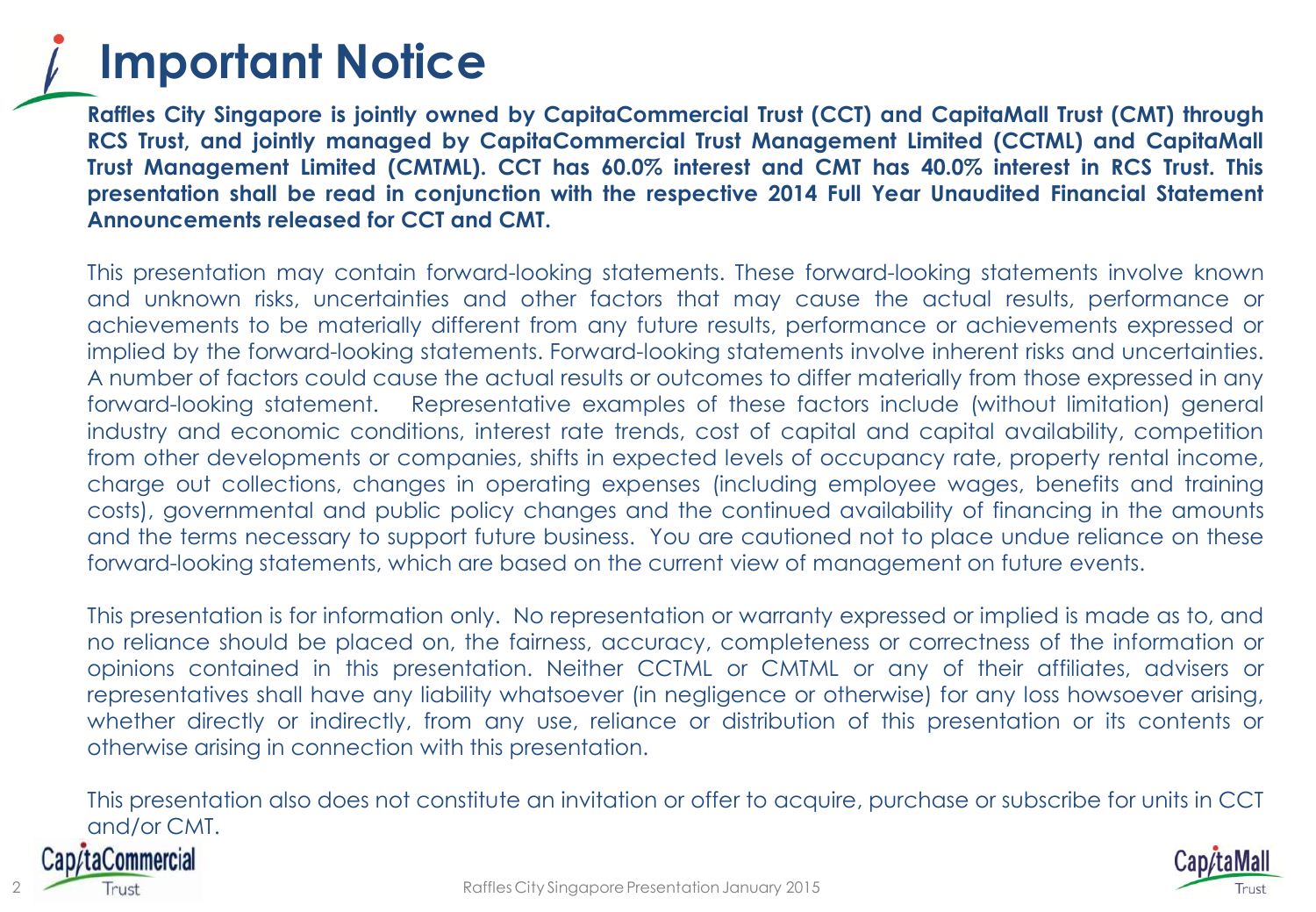## **Performance of RCS Trust - FY 2014**

|                      | CCT's 60% Interest |                |                 | <b>RCS Trust</b><br>100% |                |
|----------------------|--------------------|----------------|-----------------|--------------------------|----------------|
|                      | <b>FY 2014</b>     | <b>FY 2013</b> | <b>Variance</b> |                          | <b>FY 2014</b> |
|                      | <b>S\$'000</b>     | <b>S\$'000</b> | <b>SS'000</b>   | $\%$                     | <b>SS'000</b>  |
| <b>Gross Revenue</b> | 139,496            | 135,473        | 4,023           | 3.0                      | 232,493        |
| - Office             | 22,806             | 22,435         | 371             | 1.7                      | 38,010         |
| - Retail             | 60,534             | 58,908         | 1,626           | 2.8                      | 100,890        |
| - Hotel              | 51,004             | 48,911         | 2,093           | 4.3                      | 85,007         |
| - Others             | 5,152              | 5,219          | (67)            | (1.3)                    | 8,586          |

| Net Property Income   102,106   99,611   2,495   2.5   170,176 |  |  |  |  |  |  |
|----------------------------------------------------------------|--|--|--|--|--|--|
|----------------------------------------------------------------|--|--|--|--|--|--|

(1) Due mainly to lower cost recovery from a tenant.



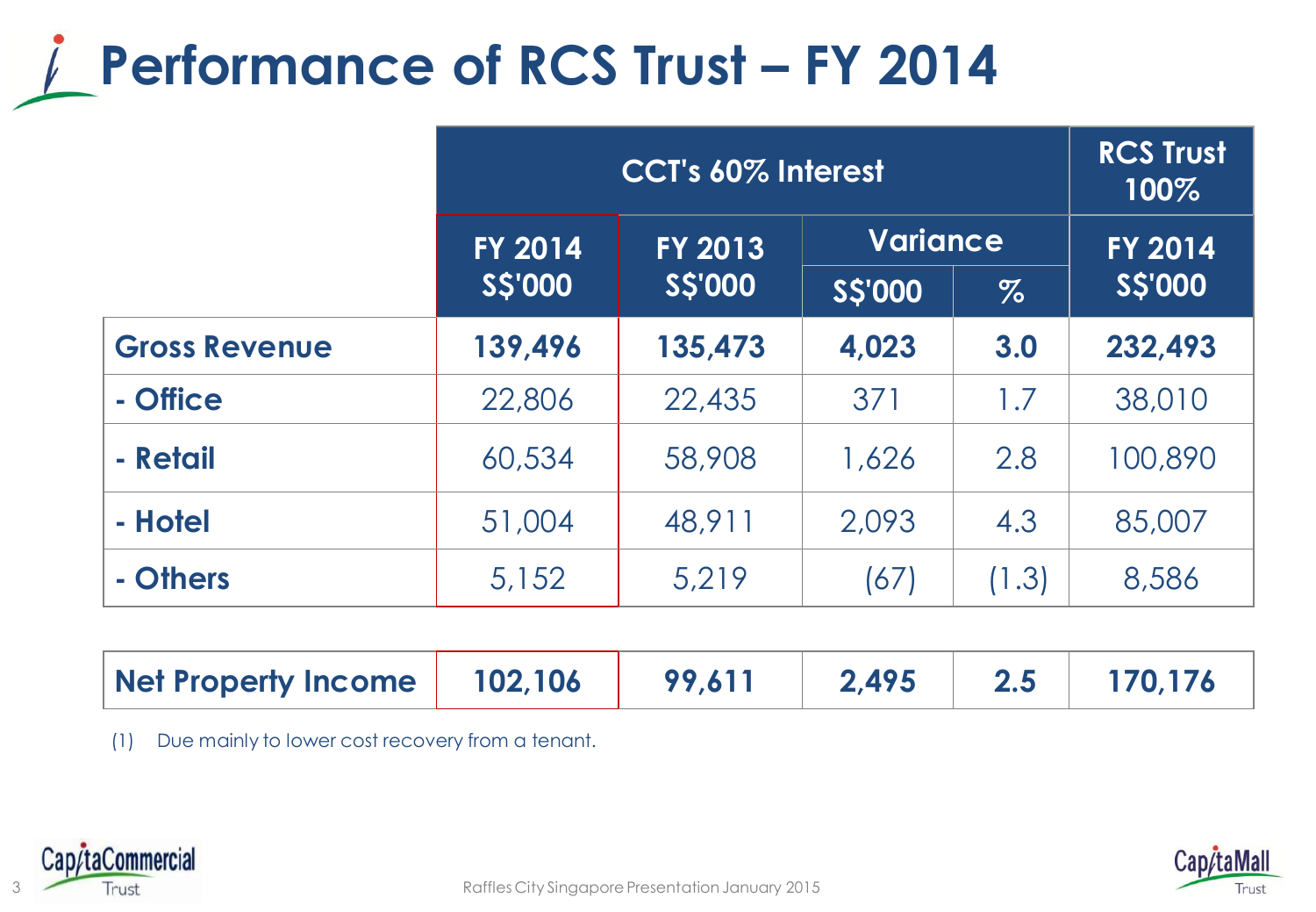## **RCS Trust – Financial Ratios**

|                         | As at 31 December 2014 |
|-------------------------|------------------------|
| Net Debt / Total Assets | 32.6%                  |

|                                                          | 4Q 2014 |
|----------------------------------------------------------|---------|
| Net Operating Profit / CMBS Debt Service (1)             | 6.11x   |
| Net Operating Profit / Total Debt Service <sup>(2)</sup> | 4.84 x  |

Notes:

(1) NOP / CMBS debt service – (Net property income less other borrowing cost and trust expenses) / (CMBS interest expense)

(2) NOP / Total debt service – (Net property income less other borrowing cost and trust expenses) / (CMBS and bank loan interest expenses)



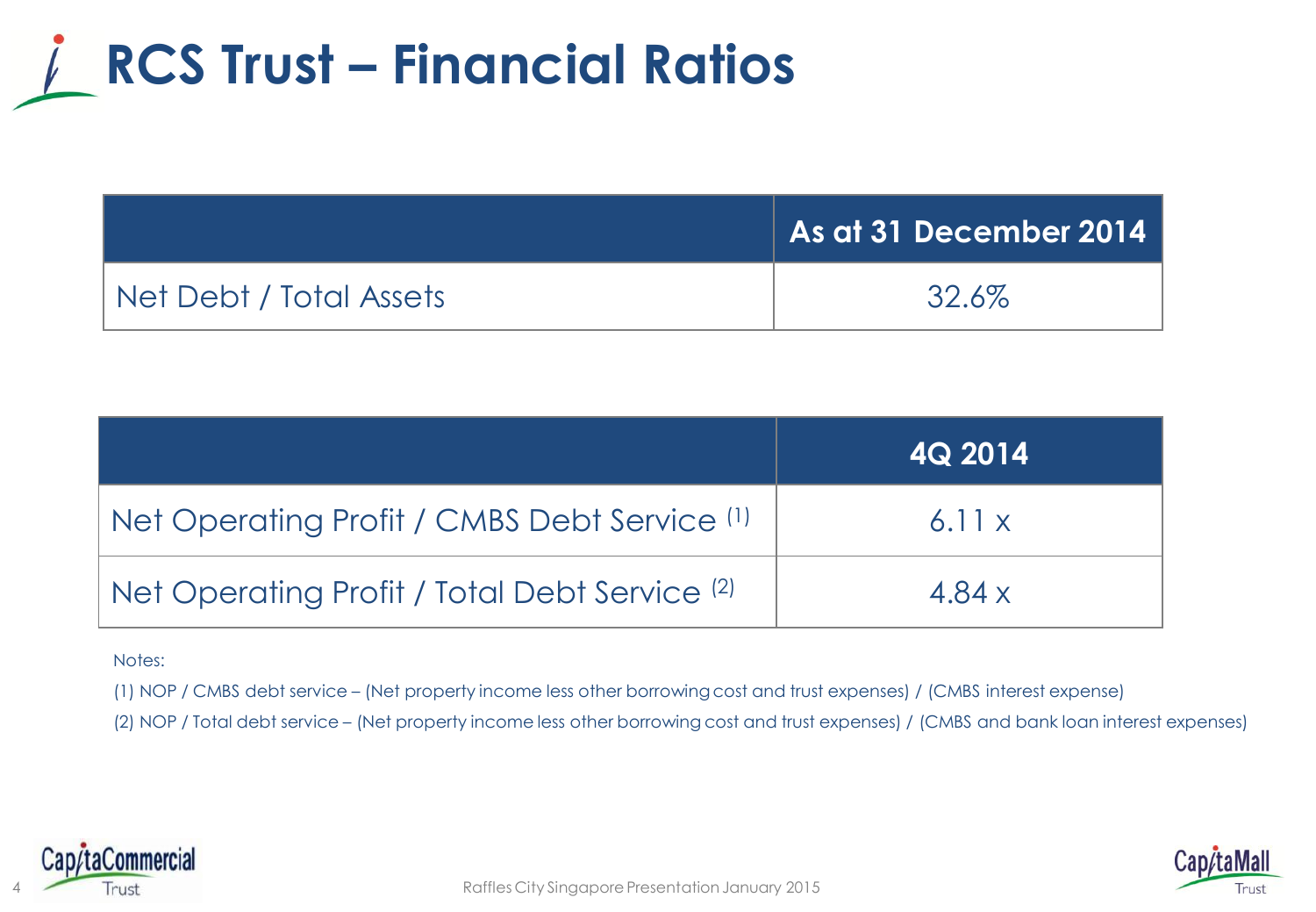#### **Raffles City Singapore – Summary**

| Key Details (As at 31 Dec 2014) |                                                                                                                              |  |
|---------------------------------|------------------------------------------------------------------------------------------------------------------------------|--|
| <b>Gross Floor Area</b>         | 3,449,727 sq ft (or 320,490 sq m)                                                                                            |  |
| Net Lettable Area               | Office: 381,010 sq ft (or 35,397 sq m)<br>Retail: 420,383 sq ft (or 39,055 sq m)<br>801,393 sq ft (or 74,452 sq m)<br>Total: |  |
| Number of Tenants               | Office: 48<br>Retail: 226<br><b>Hotels &amp; Convention Centre: 1</b><br>Total:<br>275                                       |  |
| Number of Hotel Rooms           | 2,030                                                                                                                        |  |
| Carpark Lots                    | 1,045                                                                                                                        |  |
| <b>Title</b>                    | Leasehold tenure of 99 years expiring 15 July 2078                                                                           |  |
| Valuation (as at 31 Dec 2014)   | \$\$3,109.5 million by CBRE Pte. Ltd.                                                                                        |  |
| <b>Committed Occupancy</b>      | 100.0%<br>Office:<br>100.0%<br>Retail:<br>100.0%<br>Total:                                                                   |  |
| Awards                          | Green Mark (Gold) Award 2013 by Building Construction Authority                                                              |  |



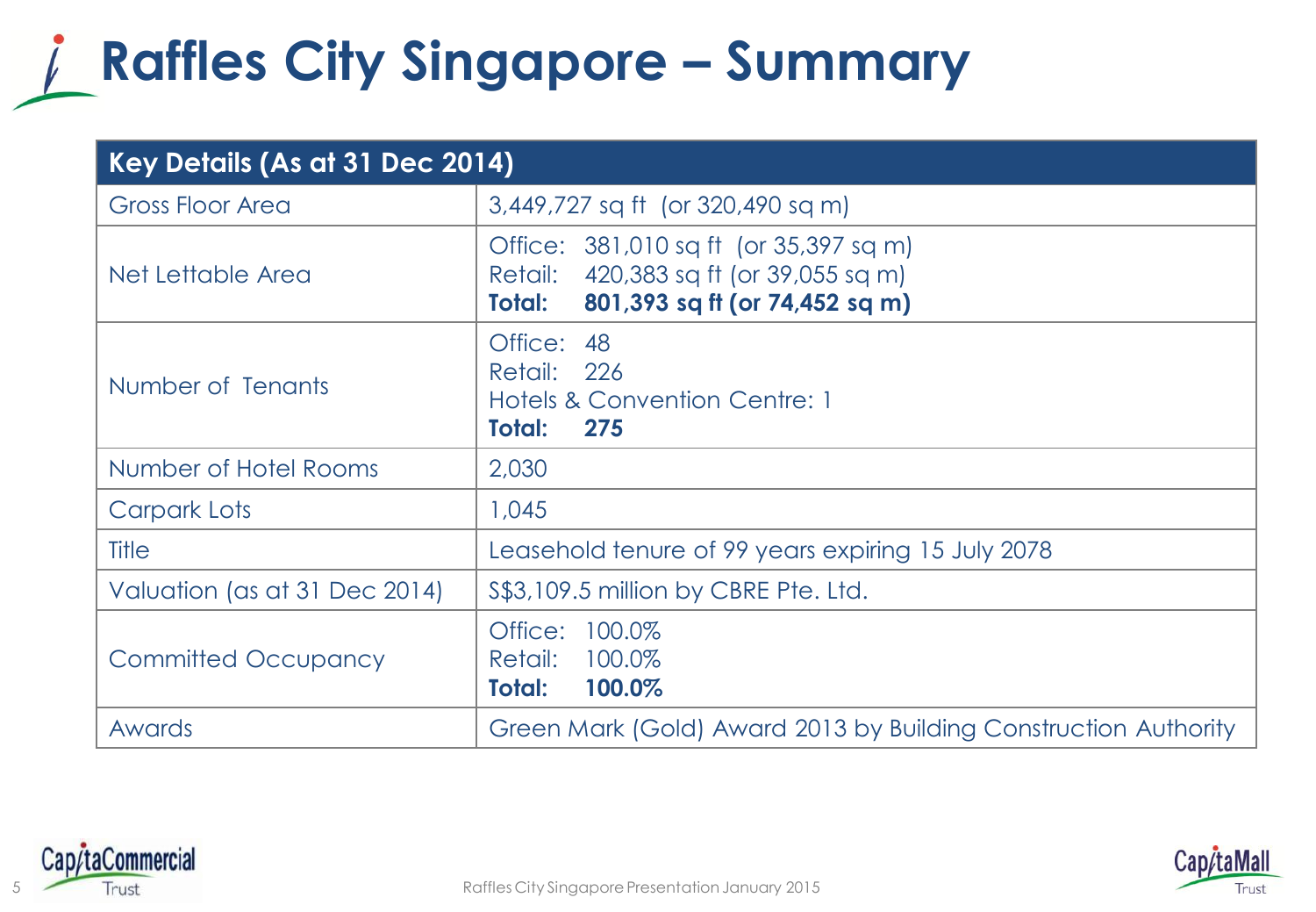### **Lease Expiry Profile – Raffles City Tower (Office)**

**Leases up for Renewal as a % of Gross Rental Income as at 31 December 2014**



| <b>Weighted Average Expiry by Gross Rental Income</b> | 1.9 Years |
|-------------------------------------------------------|-----------|
|                                                       |           |





6 Raffles City Singapore Presentation January 2015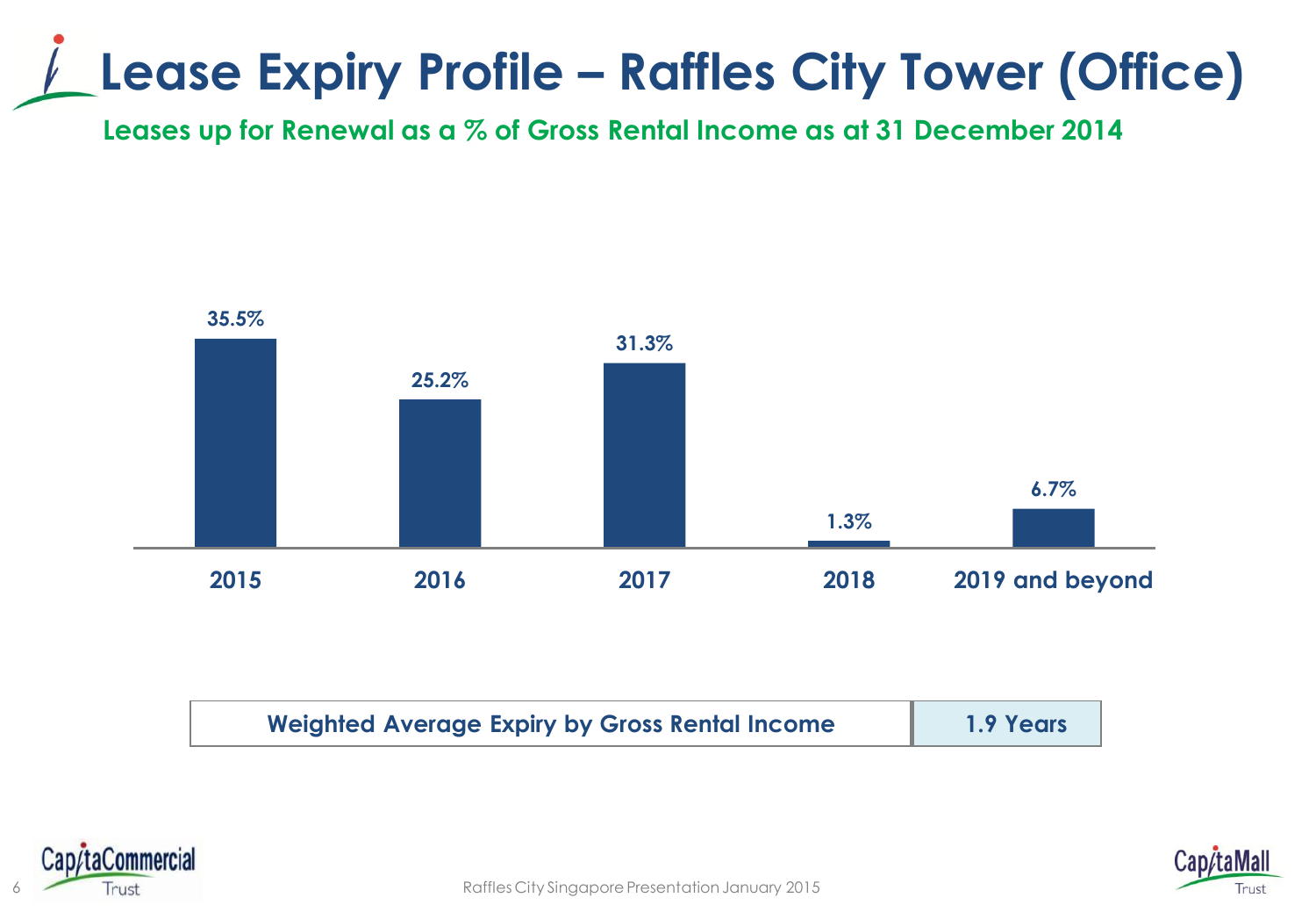#### **Lease Expiry Profile – Raffles City Shopping Centre**

**Leases up for Renewal as a % of Gross Rental Income as at 31 December 2014**



| <b>Weighted Average Expiry by Gross Rental Income</b> | 2.2 Years |
|-------------------------------------------------------|-----------|
|                                                       |           |



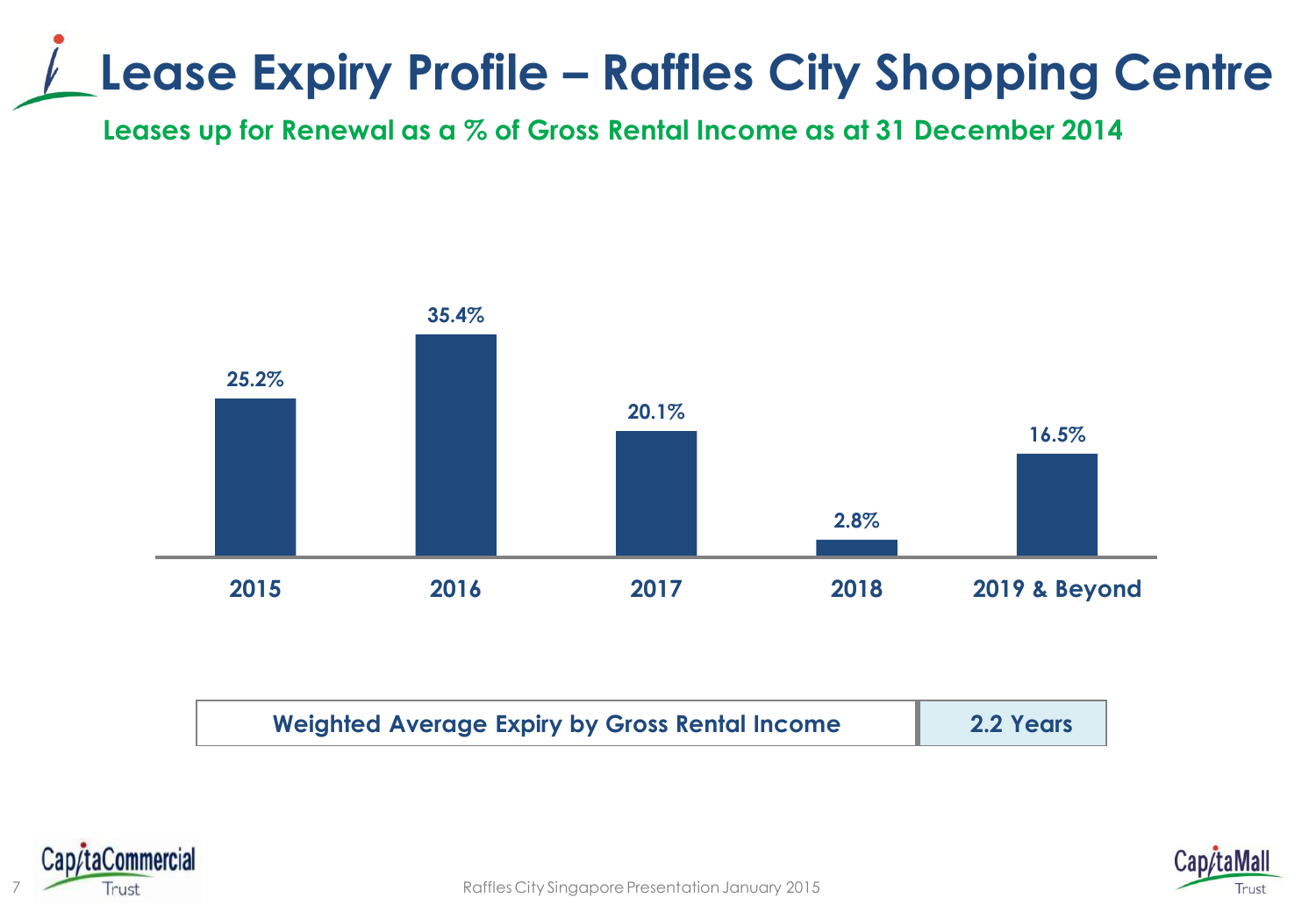# **Top 10 Tenants – Raffles City Tower (Office)**

| <b>Tenant</b>                                 | % of Gross Rental<br>Income <sup>(1)</sup> |
|-----------------------------------------------|--------------------------------------------|
| <b>Economic Development Board</b>             | 24.8%                                      |
| <b>Philip Securities Pte Ltd</b>              | 12.4%                                      |
| <b>Accenture Pte Ltd</b>                      | 12.3%                                      |
| Total Trading Asia Pte. Ltd.                  | 5.7%                                       |
| AAPC Singapore Pte Ltd                        | 3.7%                                       |
| Raffles International Limited                 | 2.9%                                       |
| Delegation of the European Union to Singapore | 2.6%                                       |
| Farallon Capital Asia Pte. Ltd.               | 2.2%                                       |
| Petro-Diamond Singapore (Pte) Ltd             | 2.2%                                       |
| OSIsoft Asia Pte Ltd                          | 2.0%                                       |
| <b>Top 10 Tenants</b>                         | 70.8%                                      |
| <b>Other Tenants</b>                          | 29.2%                                      |
| TOTAL                                         | 100.0%                                     |

(1) Based on gross rental income of existing tenants as at 31 December 2014.



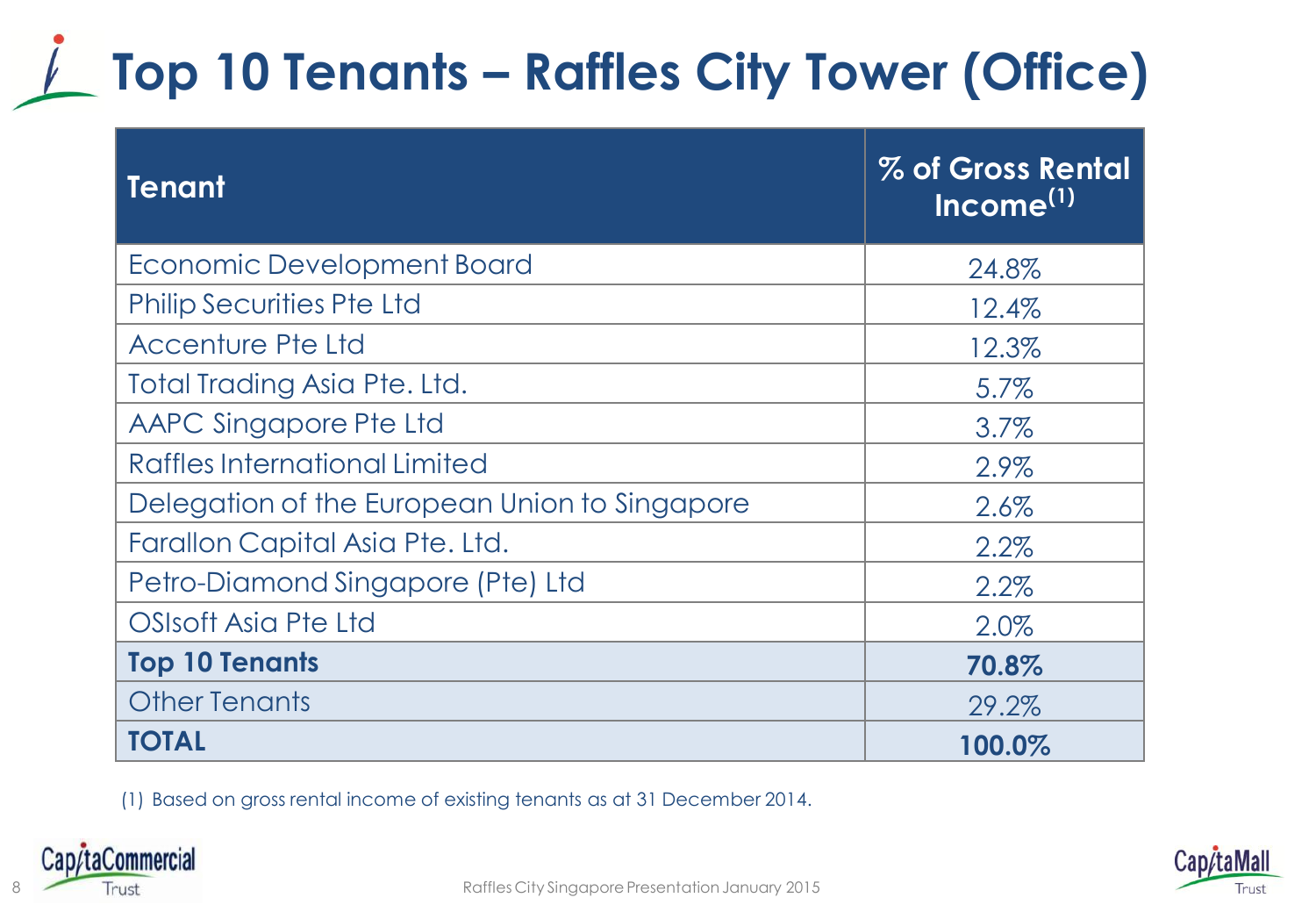# **Top 10 Tenants – Raffles City Shopping Centre**

| <b>Tenant</b>                         | % of Gross Rental<br>Income <sup>(1)</sup> |
|---------------------------------------|--------------------------------------------|
| Robinson & Co. (Singapore) Pte Ltd    | 14.3%                                      |
| Wing Tai Clothing Pte Ltd             | 4.3%                                       |
| Jay Gee Enterprises (Pte.) Ltd        | 3.5%                                       |
| Minor Food Group PLC                  | 3.0%                                       |
| <b>Auric Pacific Group Limited</b>    | 2.6%                                       |
| Spa Esprit Group Pte Ltd              | 2.5%                                       |
| <b>Esprit Retail Pte Ltd</b>          | 2.4%                                       |
| Cold Storage Singapore (1983) Pte Ltd | 2.3%                                       |
| Cortina Watch Pte Ltd                 | 2.1%                                       |
| <b>DBS Bank Ltd</b>                   | 1.8%                                       |
| <b>Top 10 Tenants</b>                 | 38.8%                                      |
| <b>Other Tenants</b>                  | 61.2%                                      |
| <b>TOTAL</b>                          | 100.0%                                     |

(1) Based on gross rental income for the month of December 2014.



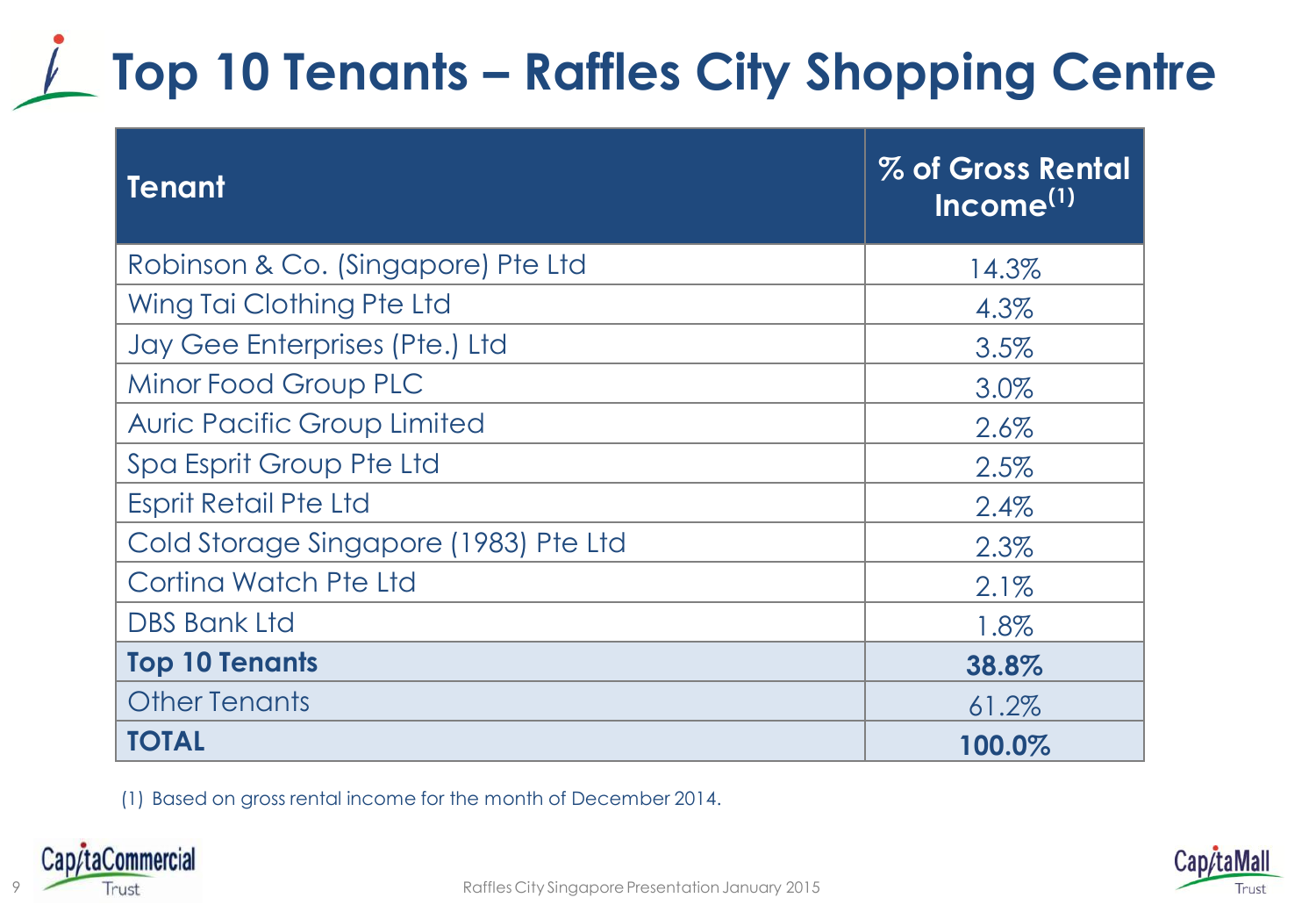# **Trade Mix – Raffles City Tower (Office)**

**Tenant Business Sector Analysis by Gross Rental Income as at 31 December 2014**





10 **10 Trust Trust Trust Example 2015 Raffles City Singapore Presentation January 2015** 

taCommercial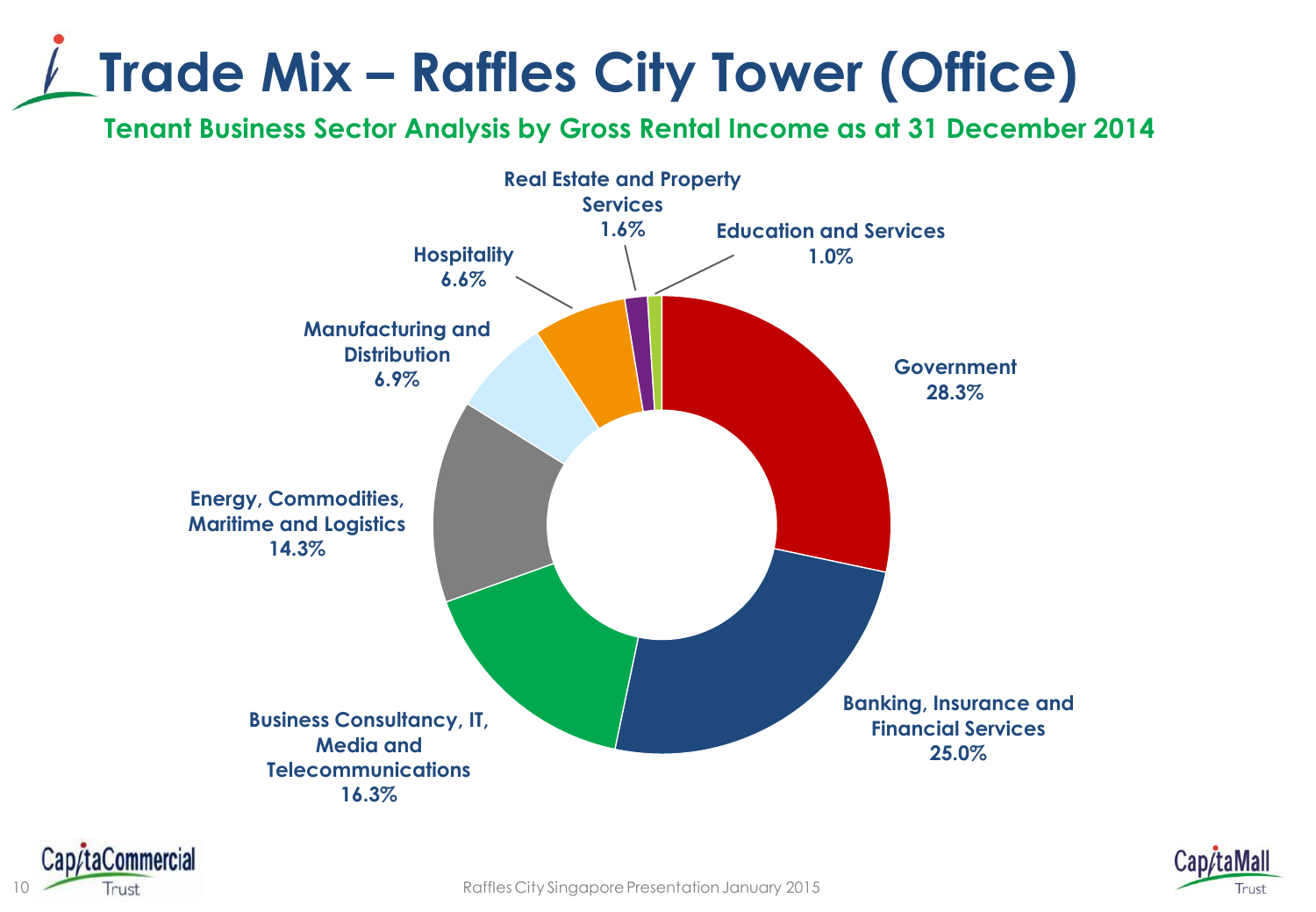# **Trade Mix – Raffles City Shopping Centre**

**Tenant Business Sector Analysis by Gross Rental Income for the Month of December 2014(1)**



- (1) Excludes gross turnover rent.
- (2) Others include Luxury, Books & Stationery, Sporting Goods & Apparel, Electrical & Electronics, Houseware & Furnishings, Art Gallery, Music & Video, Toys & Hobbies and Information Technology.